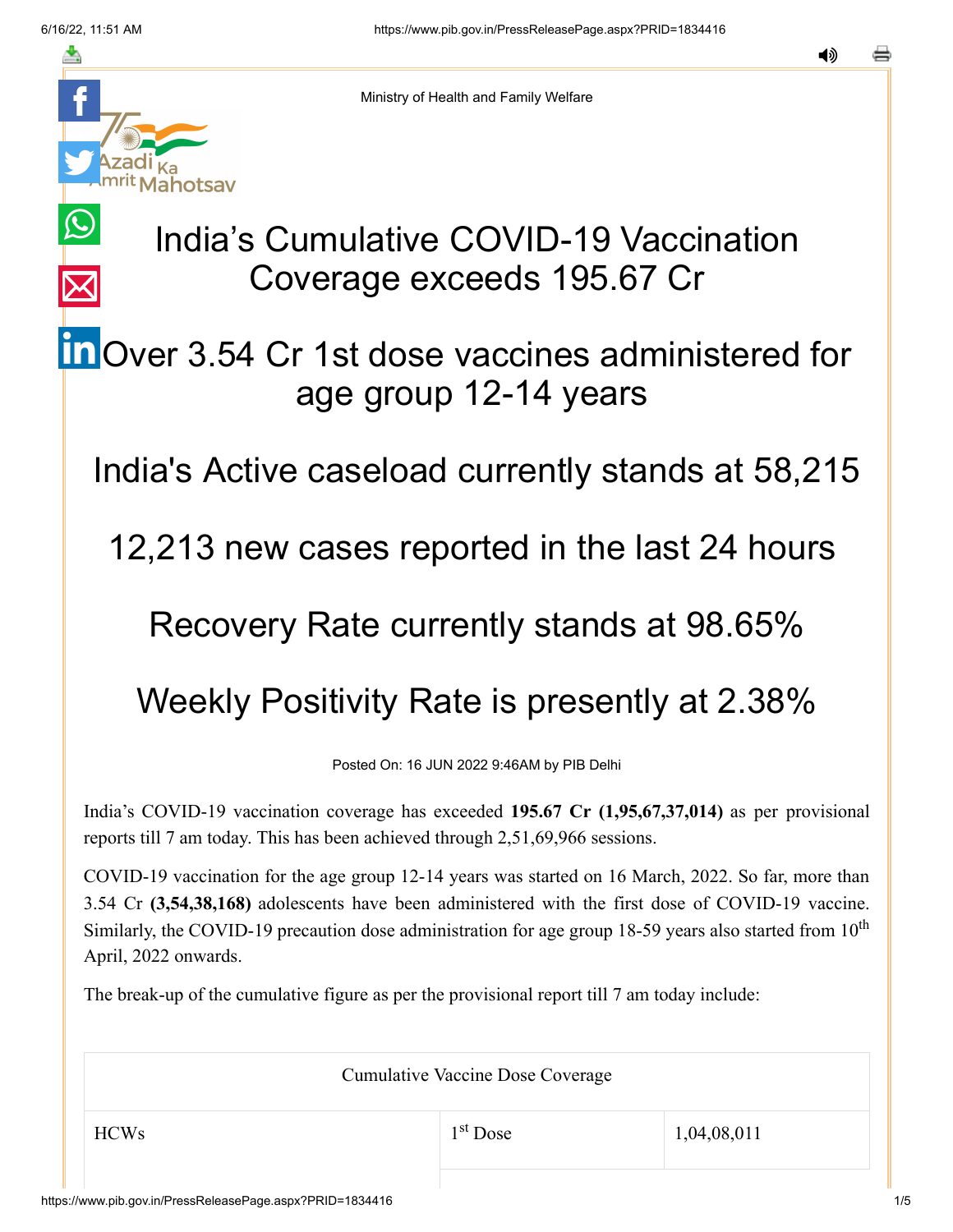|                       | $2nd$ Dose             | 1,00,53,063  |
|-----------------------|------------------------|--------------|
|                       | <b>Precaution Dose</b> | 54,65,562    |
| <b>FLWs</b>           | $1st$ Dose             | 1,84,21,202  |
|                       | $2nd$ Dose             | 1,76,06,559  |
|                       | <b>Precaution Dose</b> | 93,82,185    |
| Age Group 12-14 years | 1 <sup>st</sup> Dose   | 3,54,38,168  |
|                       | $2nd$ Dose             | 2,02,44,208  |
| Age Group 15-18 years | 1 <sup>st</sup> Dose   | 5,99,76,091  |
|                       | $2nd$ Dose             | 4,73,50,637  |
| Age Group 18-44 years | 1 <sup>st</sup> Dose   | 55,77,64,006 |
|                       | $2nd$ Dose             | 49,63,96,335 |
|                       | <b>Precaution Dose</b> | 17,23,321    |
| Age Group 45-59 years | 1 <sup>st</sup> Dose   | 20,33,64,414 |
|                       | $2nd$ Dose             | 19,23,29,305 |
|                       | <b>Precaution Dose</b> | 19,38,578    |
| Over 60 years         | 1 <sup>st</sup> Dose   | 12,71,86,749 |
|                       | $2nd$ Dose             | 12,00,51,879 |
|                       | <b>Precaution Dose</b> | 2,16,36,741  |
| Precaution Dose       |                        | 4,01,46,387  |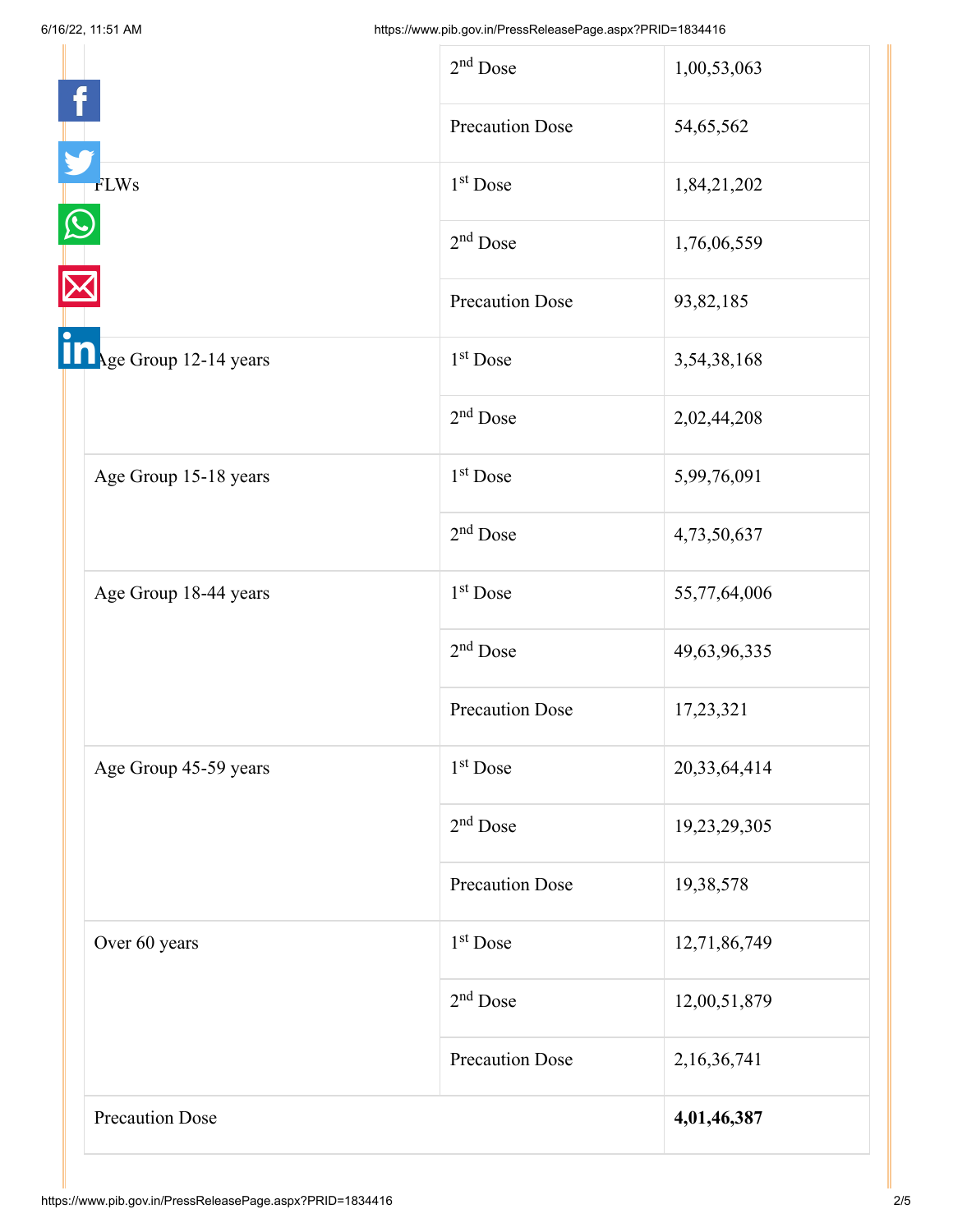$\theta$ 27-May

 $1 -$ Jul

 $5-Au$ 



Consequently, India's recovery rate stands at **98.65%. 7,624** patients have recovered in the last 24 hours and the cumulative tally of recovered patients (since the beginning of the pandemic) is now at **4,26,74,712.**

18-Nov

 $23 - Dec$ 

 $27 - Jan$ 

3-Mar

7-Apr

12-May

 $16 - Jun$ 

 $14-Oct$ 

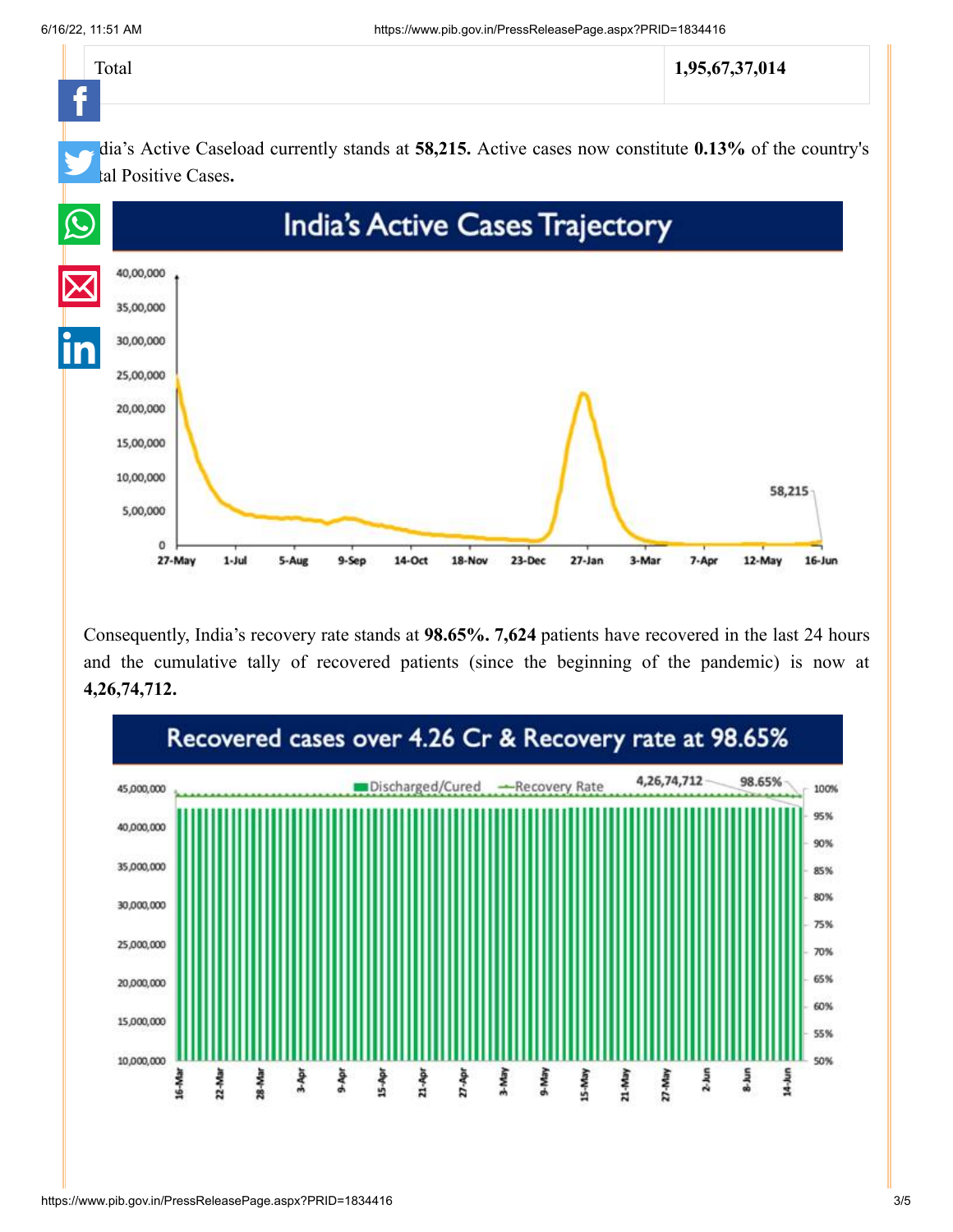**12,213 new cases** were reported in the last 24 hours.

#### f More than 12K New Cases reported in last 24 hrs Y -New Cases 20000 18000  $\Omega$ 16000 12,213 14000  $\overline{\boxtimes}$ 12000 10000 8000 6000 4000 2000  $\Omega$ 11-May 12-Jun  $16 - Jun$ 3-May 7-May 15-May 19-May 23-May 27-May 31-May 4-Jun 8-Jun

The last 24 hours saw a total of **5,19,419** COVID-19 tests being conducted. India has so far conducted over **85.63 Cr (85,63,90,449)** cumulative tests.

**Weekly Positivity Rate** in the country currently **stands at 2.38%** and the **Daily Positivity rate is reported to be 2.35%.**